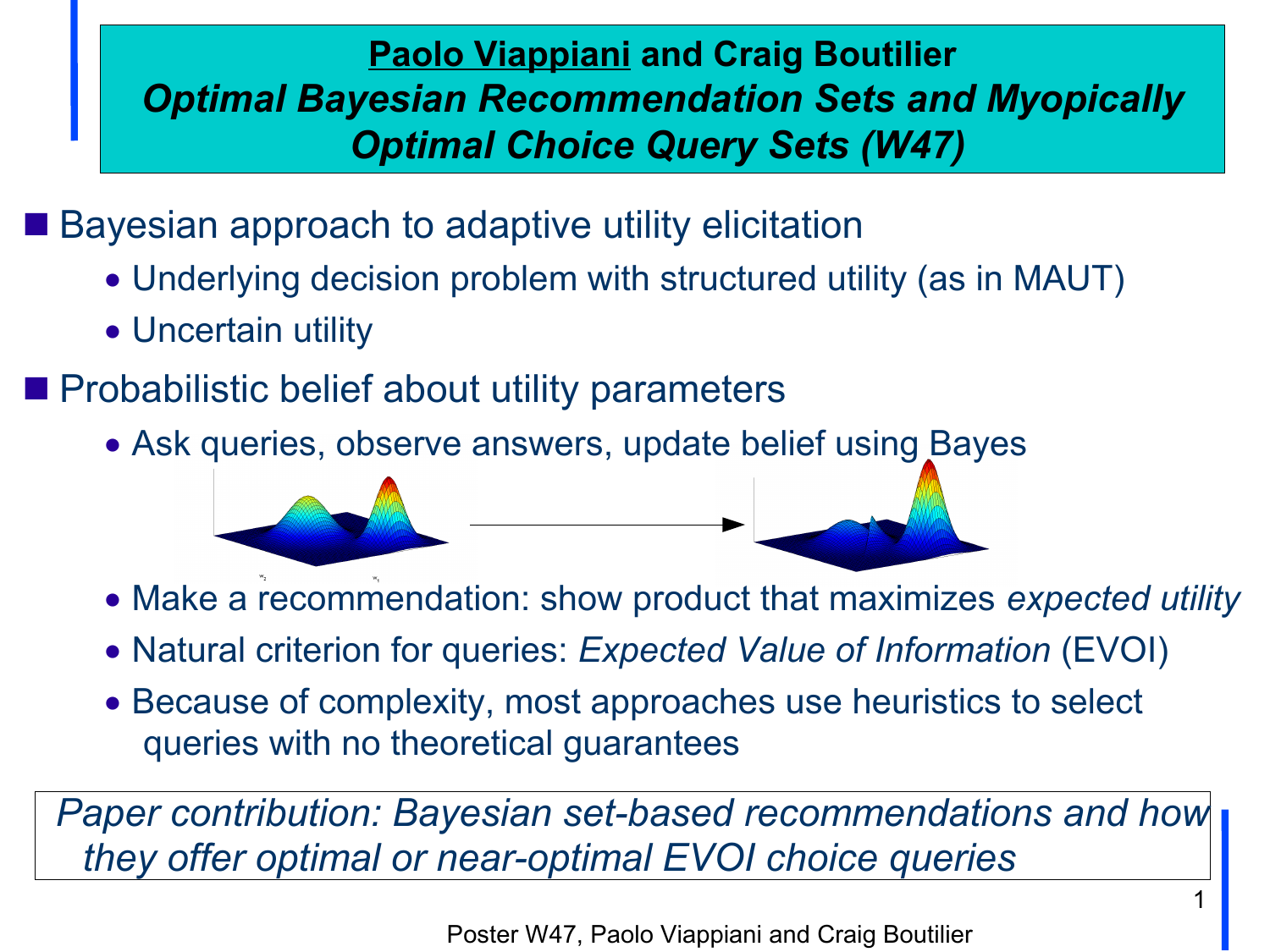# **Exploitation vs Exploration ?**

Natural tension between *recommendation* and *elicitation*



**Goal**: *exploit* current information **Note:** since utility is uncertain, *there can be value in recommending a set* 

*Online recommender systems:* options shown with dual goal of recommendation and elicitation





Poster W47, Paolo Viappiani and Craig Boutilier

Next Step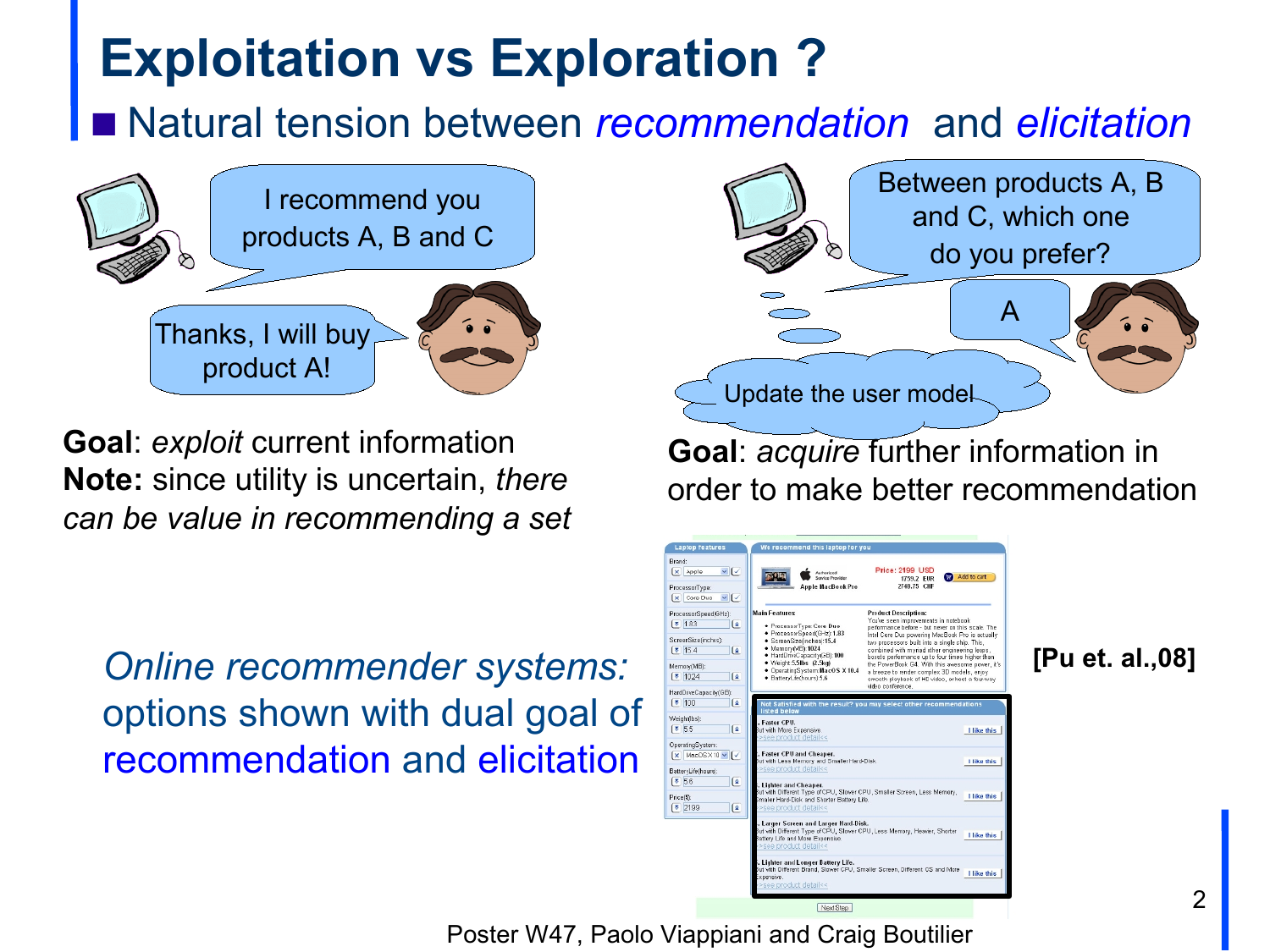Sets can be viewed as **both** recommendation and choice queries ● *Expected Utility of Selection:* value of a set as recommendation ● *Expected Value of Information:* value of a set as a choice query ■ Different response/selection models: *noiseless*, *constant noise*, *logistic* (aka mixed multinomial logit, Luce-Sheppard)

### *Theorem:*

### *Optimal recommendation sets are optimal choice queries*

■ Assuming noiseless responses or a constant noise model ■ No particular assumption about prior distribution, methods of Bayesian inference.

#### *Theorem*: *Optimal recommendation sets are near-optimal queries under the logistic noise model*

■ We provide the expression for the worst-case loss  $\Delta_{\text{max}}$  (surprisingly small)

■ Also, the optimal query assuming *noiseless* responses is a near-optimal query under logistic *noise*